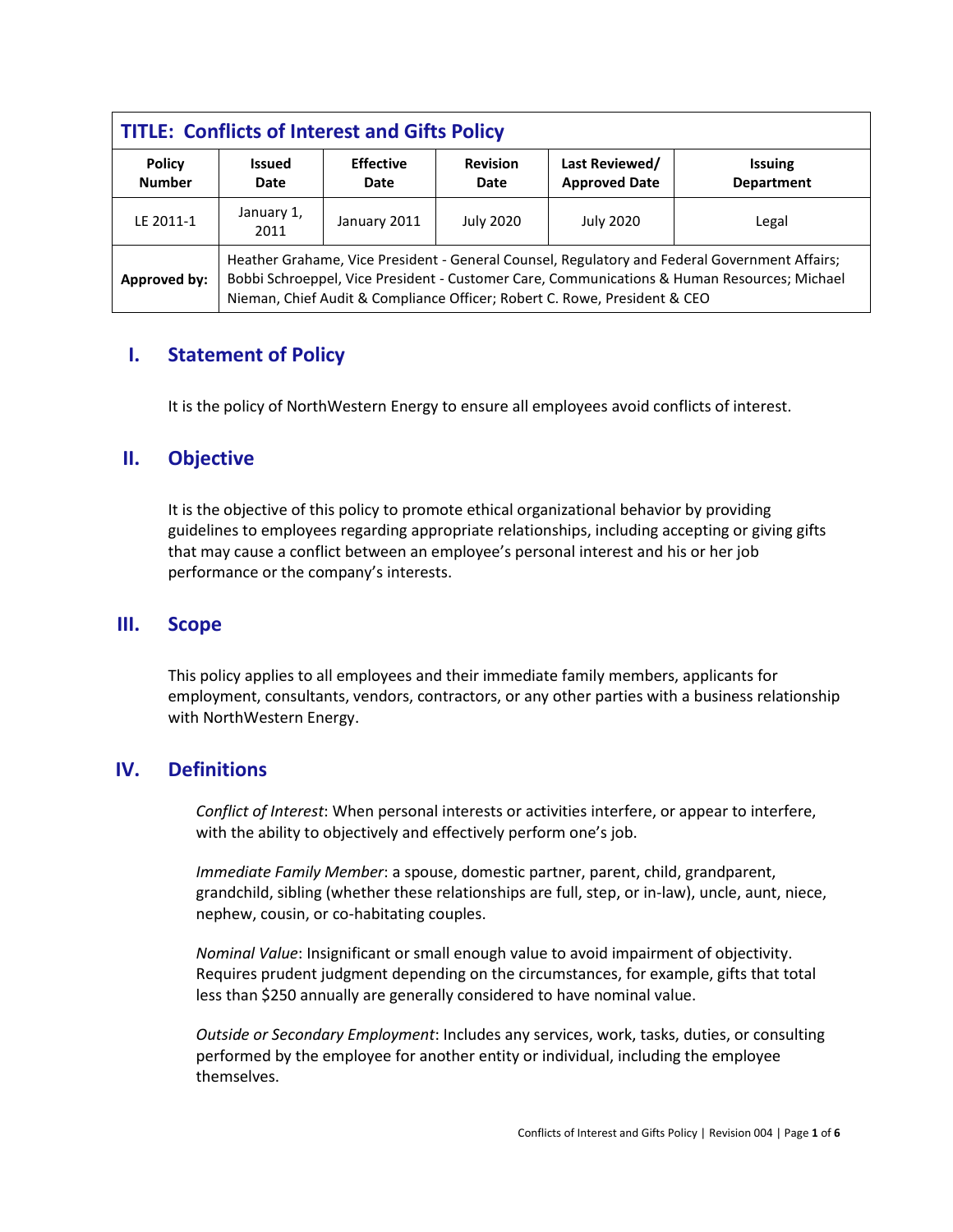# **V. Policy Provisions**

In business affairs, an employee's primary commitment and duty are to NorthWestern Energy. If personal pursuits create obligations or interests that are not compatible with NorthWestern Energy's objectives or responsibilities, a conflict of interest arises. An employee must put the company's interests ahead of his or her personal interests while performing his or her job. An employee should not use his or her position with the company or information acquired through his or her position for personal gain. An employee must avoid relationships—personal, financial, or business—that are opposed to NorthWestern Energy's interests or that might cause a conflict, or even the *appearance* of a conflict, with job performance.

When a conflict of interest or the reasonable appearance of a conflict of interest arises or cannot be avoided, an employee should immediately disclose the circumstances to his or her supervisor and the Chief Audit and Compliance Officer.

- A. Outside Financial Interests
	- 1. Financial interests in outside affairs that could interfere with an employee's duties and obligations to NorthWestern Energy are not allowed.
	- 2. Outside business interests that could discredit or jeopardize NorthWestern Energy's interests or could interfere with company operations are not allowed.
- B. Outside or Secondary Employment
	- 1. Any outside business activity, such as a second job, self-employment, or volunteer activities, must be kept separate from employment with NorthWestern Energy. An employee should avoid any activity or personal financial interest that interferes with his or her ability to effectively perform work for NorthWestern Energy; adversely affects the independence or objectivity of the employee's judgment; or could conflict with, or reasonably appear to conflict with, NorthWestern Energy's interests.
	- 2. Employees who choose to engage in outside or secondary employment must ensure that NorthWestern Energy is not adversely impacted in any way, including but not limited to:
		- a. Unacceptable job performance
		- b. Unacceptable productivity
		- c. Negative impacts on Fitness for Duty
		- d. Failure to adhere to an established work schedule which includes absenteeism, tardiness, leaving early or refusal to work,
		- e. Refusal to work overtime or different hours,
		- f. Refusal to travel,
		- g. The use of NorthWestern Energy property, equipment or time on non-NorthWestern Energy business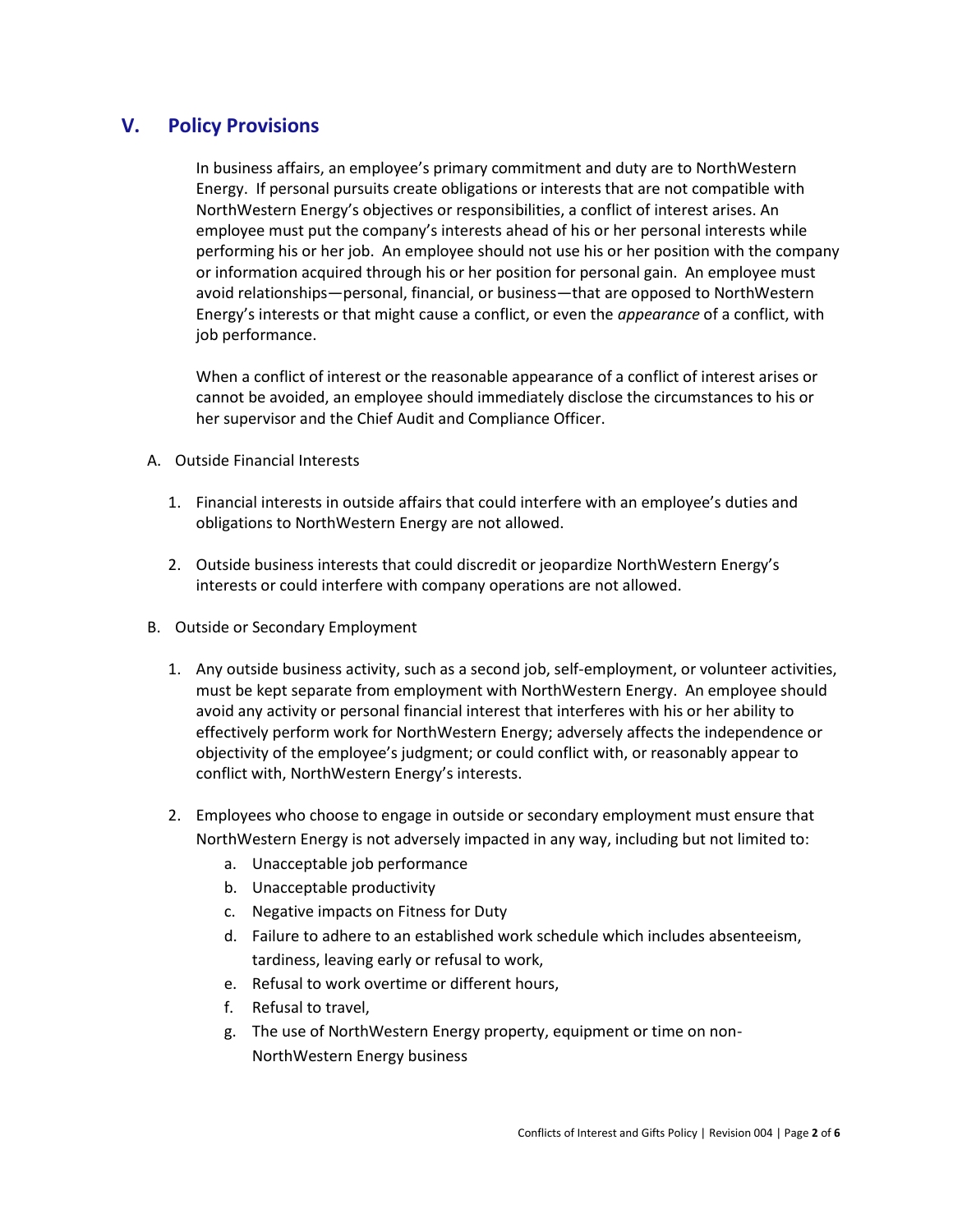- 3. Active employees who wish to take outside or secondary employment with NorthWestern Energy vendors, business partners, or competitors should ensure that the position does not create a Conflict of Interest with NorthWestern Energy. It is the employee's responsibility to ensure there is not a Conflict of Interest by contacting the Chief Audit and Compliance Officer, or Vice President-Customer Care, Corporate Communications, and Human Resources.
- 4. It is never acceptable to utilize company resources to conduct non-NorthWestern Energy business activities. Company resources include, but are not limited to: time, labor, name or influence, assets, equipment, mobile or smart phones, office phone number, fax number, company email address, computer networks and hardware, funds, materials, or facilities.
- 5. Employees on Short Term Disability (STD) and/or on leave under the Family and Medical Leave Act (FMLA) are prohibited from engaging in outside or secondary employment that requires actions or activities prohibited or restricted by a medical provider. Engaging in restricted duties or activities while receiving NorthWestern Energy leave benefits constitutes fraud and may result in disciplinary action up to and including immediate termination of employment from NorthWestern Energy and loss of benefits.
- 6. It may be acceptable to utilize NorthWestern Energy resources for appropriate volunteer activities in accordance with other company policies and the Code of Conduct and Ethics. Employees should seek pre-approval prior to utilizing NorthWestern Energy resources for volunteer activities from their supervisor, a Vice President, Human Resources or the Chief Audit and Compliance Officer.
- 7. Employees must not disclose any confidential NorthWestern Energy information in the course of outside or secondary employment. Any intellectual property developed within the scope of employment at NorthWestern Energy is the property of the company. The use of any of NorthWestern Energy intellectual property, including that developed by the employee, outside of NorthWestern Energy's intended business use is prohibited.
- 8. Employees must notify their supervisor of any outside or secondary employment.
- 9. Employees must report any outside or secondary employment accurately when completing company insurance forms and when providing other information related to employment status.
- 10. Before an employee, an employee's immediate family member, or a business in which an employee has a significant financial interest can provide outside services or products to the company, the employee must obtain written approval from the Chief Audit and Compliance Officer. In providing such approvals, the following questions, along with other relevant information and questions, will be considered: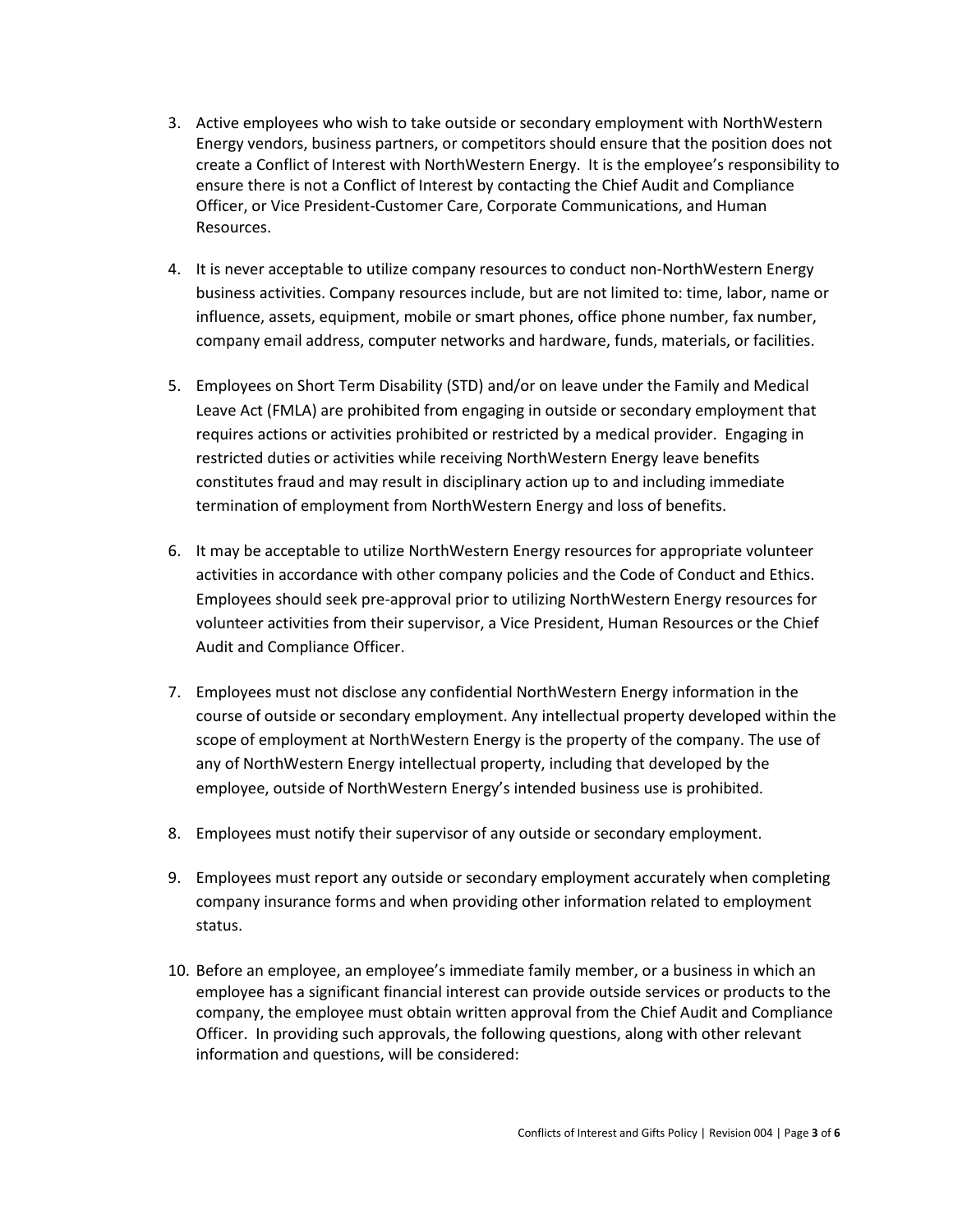- Does the employee's job involve the products or services provided by the outside business?
- Would the employee have any involvement on NorthWestern Energy's behalf in decisions about contracting for the products or services provided by the outside business, or in the administration of any resulting contacts or purchase orders?
- Would the purchase of the products or services provided by the outside business create the appearance of impropriety?
- Does the employee have access to information that would provide a competitive advantage to the outside business?
- How involved is the employee in the daily activities of the outside business?

#### C. Gifts

Building business relationships is important and valuable. A business gift can create goodwill, but it also can create a conflict of interest. Therefore, caution is required when giving or accepting a business gift.

- 1. An employee must not accept a gift, entertainment, or anything of value that might create a sense of obligation or compromise his or her professional judgment.
- 2. Giving or accepting a gift or entertainment with more than a nominal value may be appropriate if it is normal and customary in the industry and is consistent with the nature and expectations of the employee's position. An employee must obtain approval from his or her supervisor and the Chief Audit and Compliance Officer before accepting or giving any gift of greater than nominal value.
- 3. An employee must disclose to the Chief Audit and Compliance Officer the receipt of any gift or entertainment that might be deemed inappropriate. Disclosure is required. If in doubt, disclose.
- 4. The exchange of business courtesies, such as reasonable entertainment or gifts of nominal value, is generally permissible.
- 5. Accepting an invitation to working meals or receptions is generally acceptable. Accepting an invitation to a non-working dinners or sporting events may also be acceptable, if nominal and infrequent. Before accepting, an employee should ask the following questions and if in doubt consult with his or her supervisor.
	- Is the entertainment directly related to business?
	- Would NorthWestern Energy reciprocate in this manner?
	- Is the entertainment in the bounds of good taste, moderation, and common sense?
	- Does the entertainment violate the law or business regulations of the persons involved?
	- Is there implicit pressure to steer business to you or solicit proprietary information from you?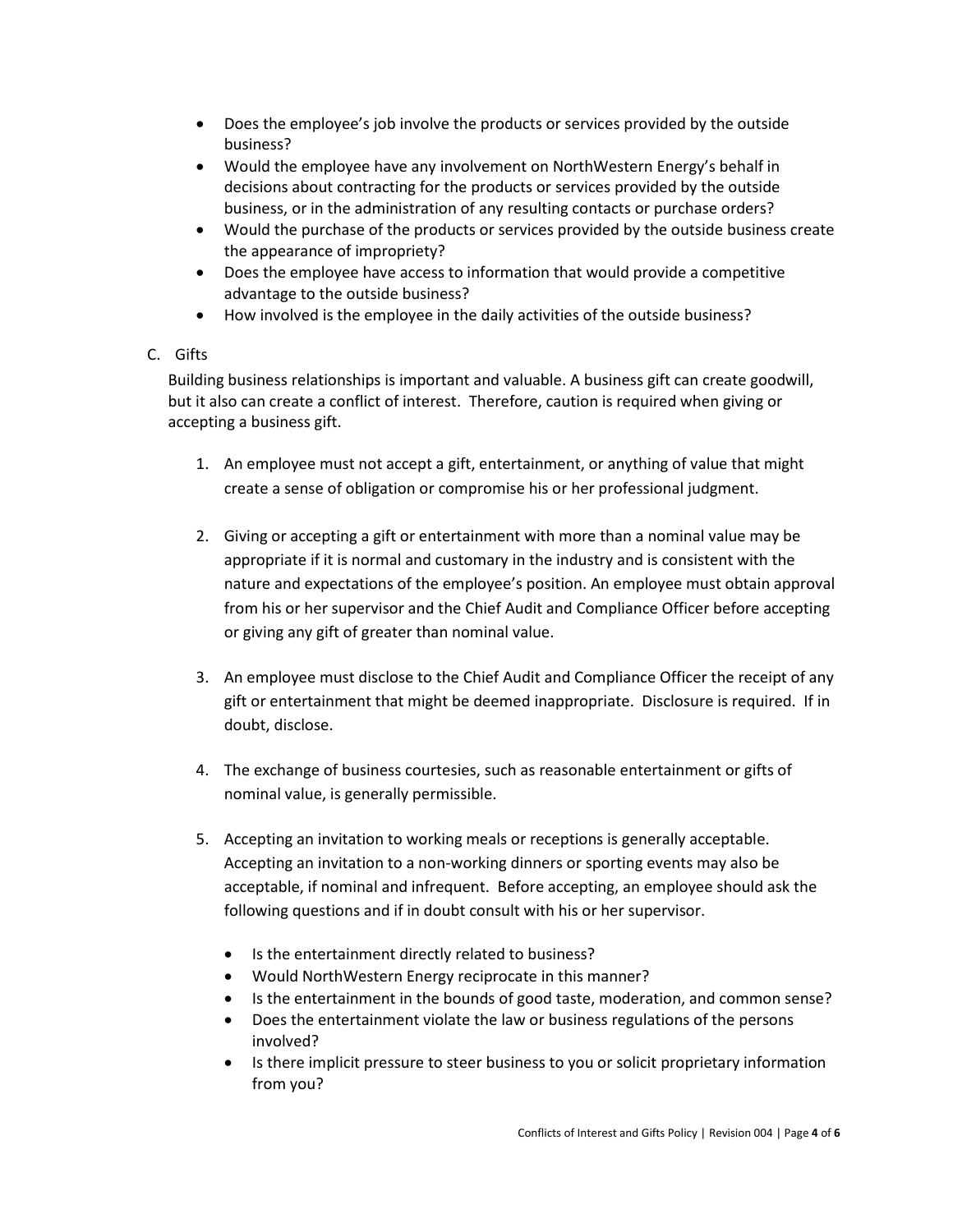- What is the timing of the event? Is a bid anticipated, or is there a contract about to be signed?
- What would the supplier's competition think?
- How would this look in the newspaper or on the news?
- 6. Inappropriate gifts include:
	- Anything that could influence a business decision.
	- Anything that would give the appearance of impropriety.
	- Items with more than a nominal value.
	- Entertainment that is excessive in value, not business related, in an inappropriate setting, or intended to gain favor or influence.
	- Bribes, kickbacks, loans, money, special privileges, unusual hospitality.
	- Discounts that are not available to all company employees.
	- **Gratuities.**
- 7. Stricter rules apply to government officials, and these rules vary from state to state. Contact the Chief Audit and Compliance Officer or VP-General Counsel, Regulatory and Federal Government Affairs for guidance on these rules.
- D. Procurement
	- 1. An employee who is involved in the procurement of equipment, materials or services on behalf of NorthWestern Energy must be especially careful when accepting a gift.
	- 2. An employee involved in procurement must avoid conduct that could create a conflict of interest or the reasonable appearance of a conflict of interest with vendors, contractors, consultants, suppliers, or service providers. Maintaining an arm's-length relationship is required.
- E. Political Activity

Subject to obtaining advance approval from the Chief Audit and Compliance Officer, an employee may be permitted to hold public office if it does not interfere with the performance of his or her job, avoids conflicts with, or the reasonable appearance of conflicts with, NorthWestern Energy's interests; and potential conflicts of interest created by public service are thoroughly discussed.

F. Hiring of Employees or Former Employees of Independent Accounting Firm

To ensure the independence of the independent auditor, NorthWestern Energy will not hire any individual who is a former or current independent auditor partner, principal, or professional employee into any position with an accounting or financial reporting oversight role at NorthWestern Energy without the express written consent of the Audit Committee of the Board of Directors.